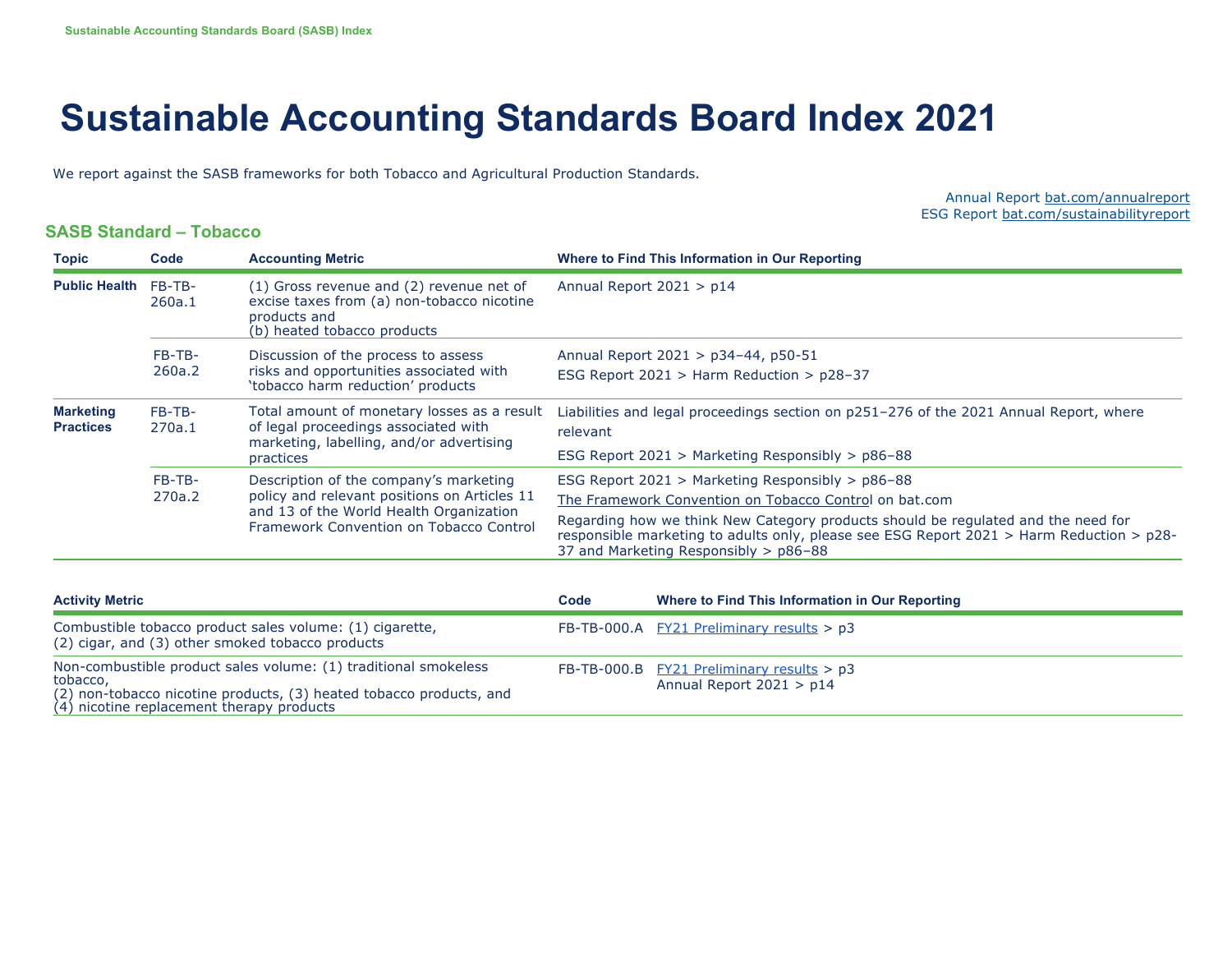| <b>SASB Standard - Agricultural Produce</b> |  |  |
|---------------------------------------------|--|--|
|---------------------------------------------|--|--|

| <b>Topic</b>                                 | Code             | <b>Accounting Metric</b>                                                                                                                                                                        | Category                       |                                                   | Unit of Measure Where to Find This Information in Our Reporting                                                             | <b>Additional Comments From BAT</b>                                                                                                                                                                                                                         |
|----------------------------------------------|------------------|-------------------------------------------------------------------------------------------------------------------------------------------------------------------------------------------------|--------------------------------|---------------------------------------------------|-----------------------------------------------------------------------------------------------------------------------------|-------------------------------------------------------------------------------------------------------------------------------------------------------------------------------------------------------------------------------------------------------------|
| <b>Greenhouse</b><br>Gas<br><b>Emissions</b> | FB-AG-<br>110a.1 | Gross global<br>Scope 1<br>emissions                                                                                                                                                            |                                | Quantitative Metric tons (t)<br>CO <sub>2</sub> e | Annual Report 2021 > p47<br>ESG Report 2021 > Climate Change >p39-45<br>ESG Report 2021 > Targets and Metrics ><br>p108,110 |                                                                                                                                                                                                                                                             |
|                                              | FB-AG-<br>110a.2 | Discussion of long-<br>term and short-term<br>strategy or plan to<br>manage Scope 1<br>emissions, emissions<br>reduction targets,<br>and an analysis of<br>performance against<br>those targets | Discussion n/a<br>and analysis |                                                   | Annual Report 2021 > p52, p58-67<br>ESG Report 2021 > Climate Change > p39-45                                               |                                                                                                                                                                                                                                                             |
|                                              |                  |                                                                                                                                                                                                 |                                |                                                   | ESG Report 2021 > Targets and Metrics ><br>p108-112                                                                         |                                                                                                                                                                                                                                                             |
|                                              | FB-AG-<br>110a.3 | Fleet fuel consumed,<br>percentage renewable                                                                                                                                                    | Quantitative Gigajoules        | $(GJ)$ ,<br>Percentage<br>(9/6)                   | ESG Report 2021 > Climate Change > p39-45                                                                                   | We report on our Scope 1<br>emissions and key initiatives to<br>reduce our Scope 1 emissions,<br>including optimising our logistics<br>and fleet on p41-42 of our ESG<br>Report 2021. We do not currently<br>report on the percentage of<br>renewable fuel. |
| <b>Energy</b><br><b>Management</b>           | FB-AG-<br>130a.1 | (1) Operational energy Quantitative Gigajoules<br>consumed, (2)                                                                                                                                 |                                | $(GJ)$ ,<br>Percentage<br>(9/6)                   | ESG Report $2021 >$ Climate Change $> p39-45$                                                                               |                                                                                                                                                                                                                                                             |
|                                              |                  | percentage grid<br>electricity,<br>(3) percentage<br>renewable                                                                                                                                  |                                |                                                   | ESG Report 2021 > Targets and Metrics > p110                                                                                |                                                                                                                                                                                                                                                             |
| <b>Water</b><br><b>Management</b>            | FB-AG-<br>140a.1 | Total water<br>(1)<br>withdrawn,<br>total water                                                                                                                                                 |                                | metres $(m^*)$ ,                                  | Quantitative Thousand cubic ESG Report 2021 > Water Stewardship > p50<br>$-52$                                              |                                                                                                                                                                                                                                                             |
|                                              |                  | (2)<br>consumed, percentage<br>of each in regions with<br>High or Extremely<br>High Baseline Water<br><b>Stress</b>                                                                             |                                |                                                   | Percentage $(^{06}_{0})$ ESG Report 2021 > Targets and Metrics ><br>p111-112                                                |                                                                                                                                                                                                                                                             |
|                                              | FB-AG-<br>140a.2 | Description of water<br>management risks<br>and discussion of<br>strategies and<br>practices to mitigate<br>those risks                                                                         | Discussion n/a<br>and analysis |                                                   | ESG Report 2021 > Water Stewardship > p50<br>$-52$                                                                          | We report on our operational and<br>tobacco supply chain water<br>management approach at: ESG<br>Report 2021 > Water<br>Stewardship > p50-52                                                                                                                |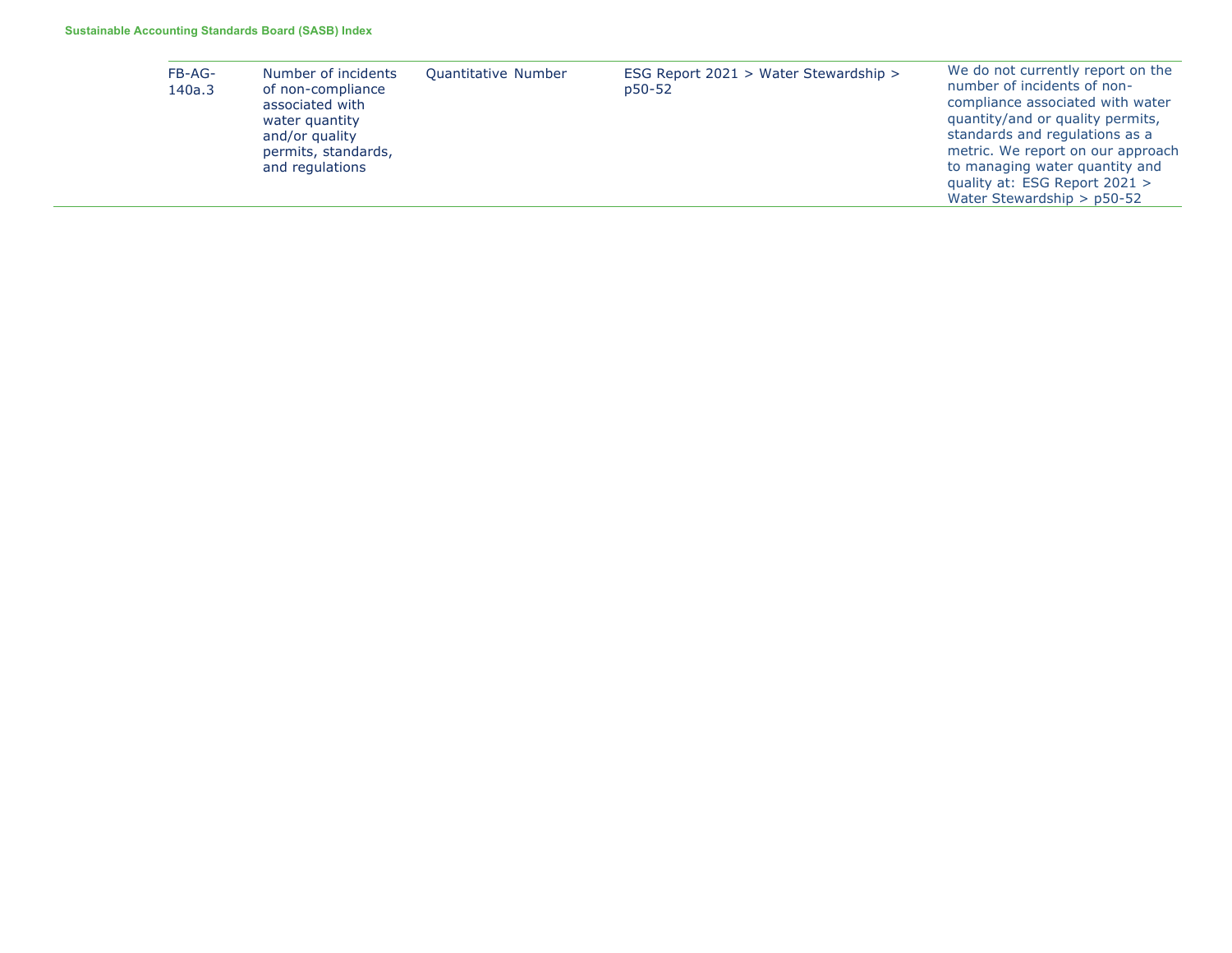| <b>Topic</b>                                                                        | Code             | <b>Accounting Metric</b>                                                                                                                                                                                                    | Category          |                                          | Unit of Measure Where to Find This Information in Our Reporting                                                                                   | <b>Additional Comments From BAT</b>                                                                                                                                                                                                                                                                                                                                                                                                                                                                                                                     |
|-------------------------------------------------------------------------------------|------------------|-----------------------------------------------------------------------------------------------------------------------------------------------------------------------------------------------------------------------------|-------------------|------------------------------------------|---------------------------------------------------------------------------------------------------------------------------------------------------|---------------------------------------------------------------------------------------------------------------------------------------------------------------------------------------------------------------------------------------------------------------------------------------------------------------------------------------------------------------------------------------------------------------------------------------------------------------------------------------------------------------------------------------------------------|
| <b>Workforce</b><br><b>Health &amp; Safety</b>                                      | FB-AG-<br>320a.1 | Total<br>(1)<br>recordable<br>incident rate<br>(TRIR),<br>fatality rate,<br>(2)<br>and<br>(3)<br>near miss<br>frequency rate<br>(NMFR) for<br>(a)<br>direct<br>employees<br>and<br>(b) seasonal and<br>migrant<br>employees | Quantitative Rate |                                          | ESG Report 2021 > Health and Safety > p71-<br>73<br>ESG Report 2021 > Targets and Metrics > p114-<br>115                                          |                                                                                                                                                                                                                                                                                                                                                                                                                                                                                                                                                         |
| <b>Environmental</b><br>& Social<br>Impacts of<br>Ingredient<br><b>Supply Chain</b> | FB-AG-<br>430a.1 | Percentage of<br>agricultural products<br>sourced that are<br>certified to a third-<br>party environmental<br>and/ or social<br>standard, and<br>percentages by<br>standard                                                 |                   | Quantitative Percentage<br>$(%)$ by cost | ESG Report 2021 > Human Rights > p63-70                                                                                                           | Sustainable Tobacco<br>Programme (STP) took effect<br>from 2021, aligned with the UN<br>Sustainable Development Goals,<br>and has a stronger focus on<br>impact, risk and continuous<br>improvement.<br>By the end of 2021, HRIAs were<br>completed in six of our tobacco<br>sourcing countries, covering<br>nine suppliers - India and<br>Indonesia in 2019, Mozambique<br>in 2020, and Macedonia, Turkey<br>and Zimbabwe in 2021.<br>Collectively, these assessments<br>have engaged over 2,200<br>rights-holders in tobacco-<br>growing communities. |
|                                                                                     | FB-AG-<br>430a.2 | Suppliers' social<br>and<br>environmental<br>responsibility<br>audit<br>(1)<br>non-<br>conformance rate and<br>(2) associated<br>corrective action rate<br>for<br>(a)<br>major and<br>(b) minor non-<br>conformances        | Quantitative Rate |                                          | ESG Report 2021 > Farmer Livelihoods >p58-62<br>ESG Report 2021 > Human Rights > p63-70<br>ESG Report 2021 > Targets and Metrics >p112<br>and 114 |                                                                                                                                                                                                                                                                                                                                                                                                                                                                                                                                                         |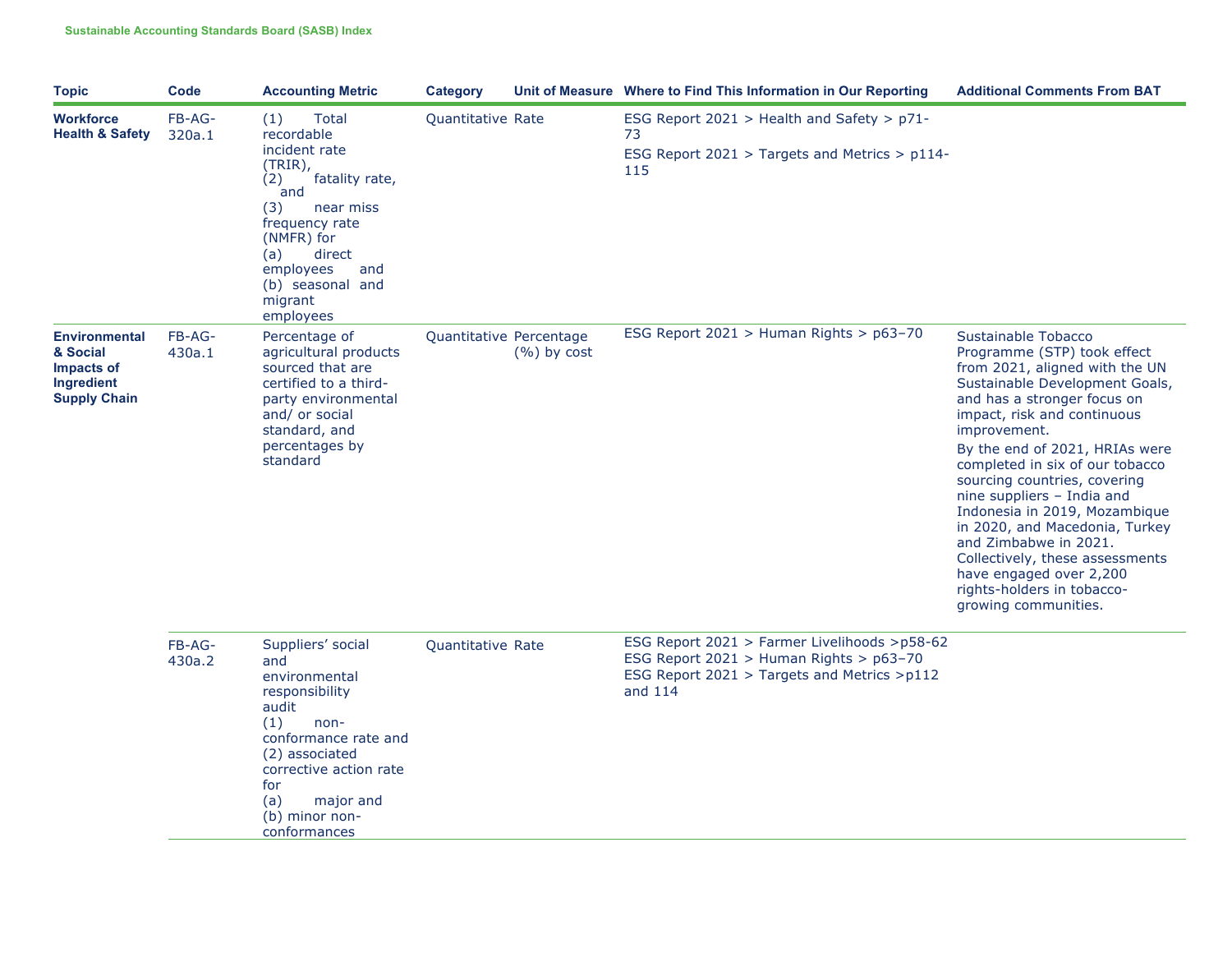| FB-AG-<br>430a.3 | Discussion of<br>strategy to manage<br>environmental and<br>social risks arising from<br>contract growing and<br>commodity sourcing | Discussion n/a | ESG Report $>$ Climate Change $>$ p39-45                                              |
|------------------|-------------------------------------------------------------------------------------------------------------------------------------|----------------|---------------------------------------------------------------------------------------|
|                  |                                                                                                                                     | and analysis   | ESG Report > Eliminating Waste > $p46-p49$                                            |
|                  |                                                                                                                                     |                | ESG Report > Water Stewardship > p50-52ESG<br>Report $2021 >$ Biodiversity $>$ p53-56 |
|                  |                                                                                                                                     |                | ESG Report 2021 > Farmer Livelihoods > p58-<br>62                                     |
|                  |                                                                                                                                     |                | ESG Report $2021 >$ Human Rights $> p63-70$                                           |
|                  |                                                                                                                                     |                | Annual Report $2021 > p50-67$                                                         |